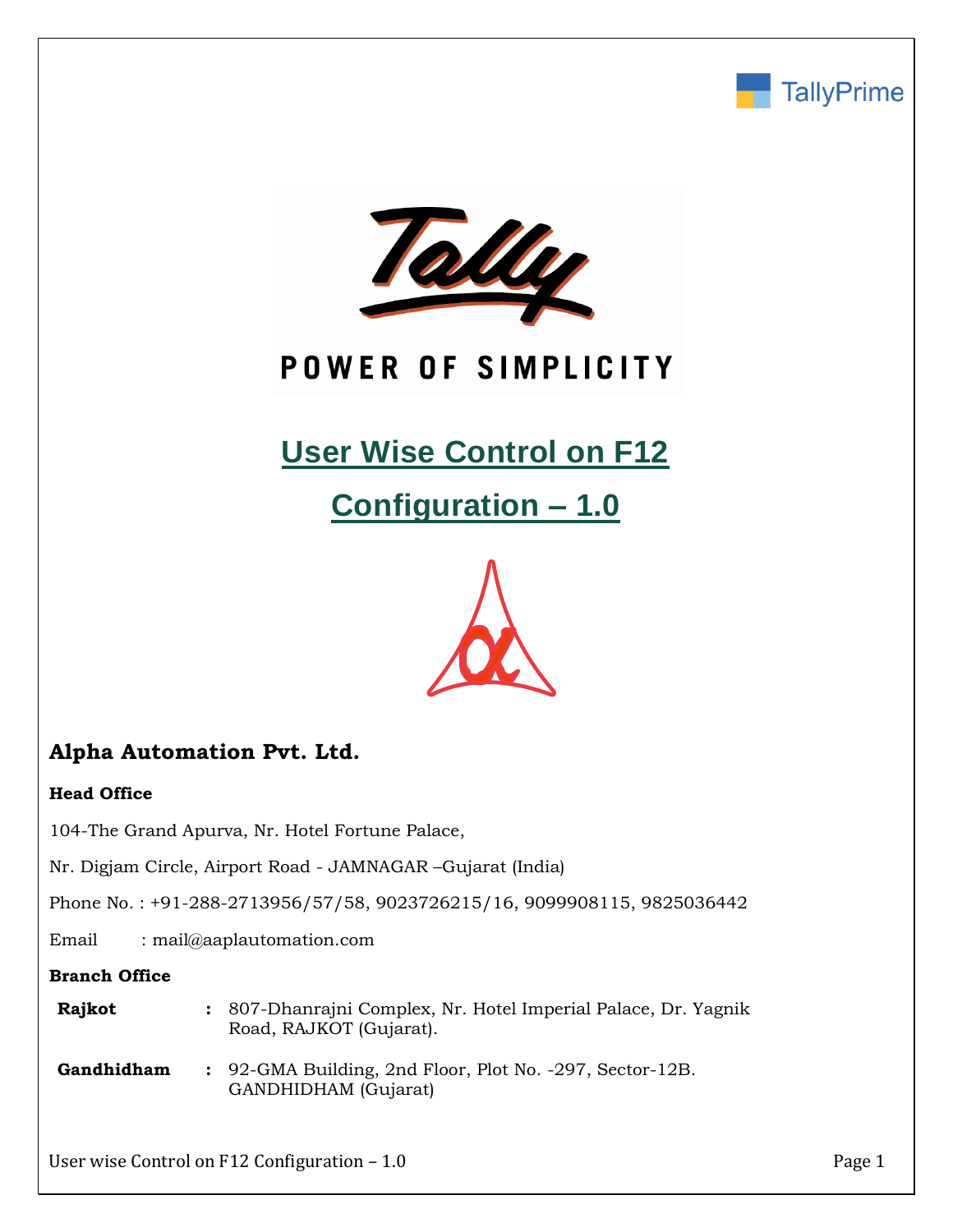

© 2020 Alpha Automation Pvt. Ltd. All rights reserved.

Tally, Tally 9, Tally9, Tally.ERP, Tally.ERP 9, Shoper, Shoper 9, Shoper POS, Shoper HO, Shoper 9 POS, Shoper 9 HO, TallyDeveloper, Tally.Server 9, Tally Developer, Tally. Developer 9, Tally.NET, Tally Development Environment, TallyPrime, TallyPrimeDeveloper, TallyPrime Server, Tally Extender, Tally Integrator, Tally Integrated Network, Tally Service Partner, TallyAcademy & Power of Simplicity are either registered trademarks or trademarks of Tally Solutions Pvt. Ltd. in India and/or other countries. All other trademarks are properties of their respective owners.

Version: Alpha Automation Pvt. Ltd. / User Wise Control on F12 Configuration /1.0/ Dec.-2020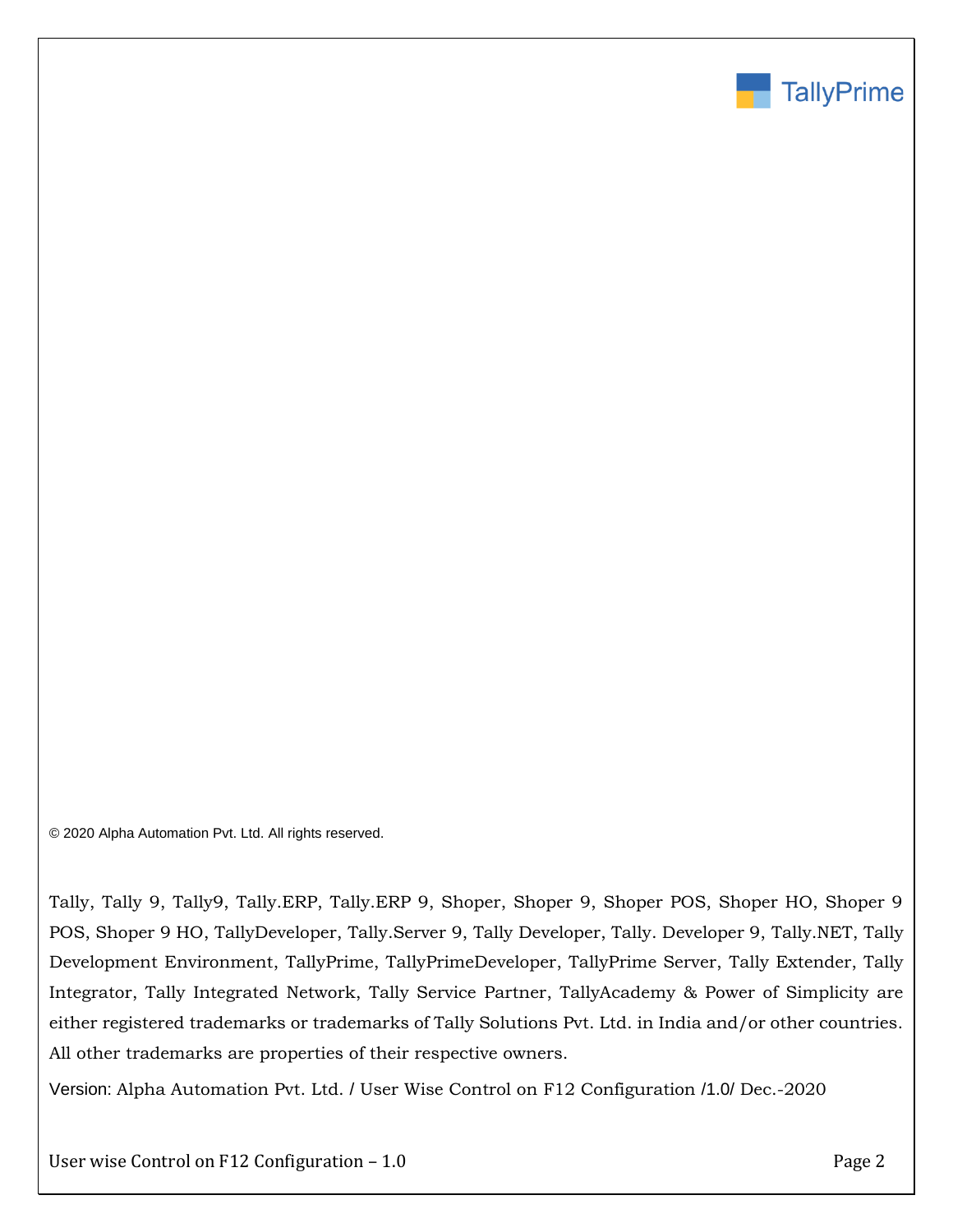

# **User Wise Control on F12 Configuration – 1.0**

# **Introduction**

With this Add-on User get facility to F12 (Configure) Control for Voucher Entry.

# **Benefit**

• User Get Facility to Control Configure for Print the Voucher.

# **What's New?**

• Compatible with TallyPrime

**Important!** Take back up of your company data before activating the Add-on.

Once you try/purchase an Add-on, follow the steps below to configure the Add-on and use it.

## **Installation**

- 1. Copy the TCP file in TallyPrime Folder.
- 2. Gateway of Tally  $\rightarrow$  F1 (Help) $\rightarrow$  TDL & Add-on  $\rightarrow$  F4 (Manage Local TDL)  $\rightarrow$  Select Yes in Load TDL on Startup and give the file name of TCP File. After pressing the Enter Key will show TDL Status which should be as Loaded.

## **System requirements:**

No additional hardware / software infrastructure is required for executing and operation this applications module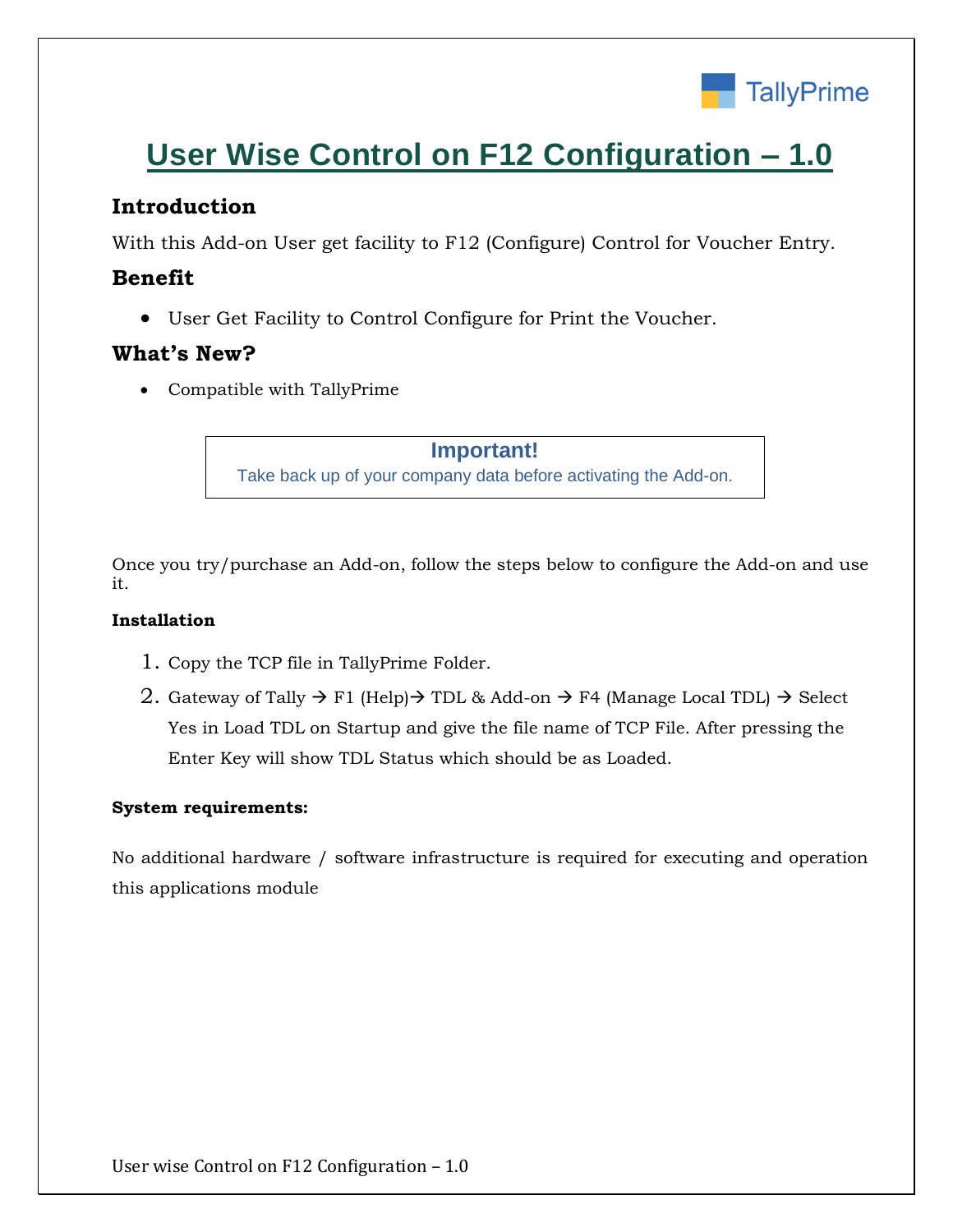

### **Detailed User Guide:**

**1.** Go to **Gateway of Tally**  $\rightarrow$  **Company (Alt.** + K)  $\rightarrow$  User Roles  $\rightarrow$  Types of **Security** → **Sales Dept. as Shown Below.**

Set **"Yes"** to "**Disable F12 Configuration Setting**?"

| <b>TallyPrime</b>             | <b>MANAGE</b>                                                                       |                |                                                                               |                            |
|-------------------------------|-------------------------------------------------------------------------------------|----------------|-------------------------------------------------------------------------------|----------------------------|
| GOLD                          | K: Company                                                                          | Y: Data        | Z: Exchange                                                                   | G: Go To                   |
| <b>Security Levels</b>        |                                                                                     |                |                                                                               | <b>E</b> System Soluations |
| Name of security level        | : Sales Dept.                                                                       |                |                                                                               |                            |
| Use Basic Facilities of       | · Owner                                                                             |                |                                                                               |                            |
|                               | Days allowed for Back Dated vouchers<br>Cut-off date for Back Dated vouchers        | $\cdot$ 0      |                                                                               |                            |
|                               | Set/Alter rules for Print Before Save<br>(also applicable for Export/E-Mail/Upload) | <b>No</b>      |                                                                               |                            |
| Allow to override tax details |                                                                                     | <b>No</b>      |                                                                               |                            |
|                               | Exclude On Account from Bill Allocations                                            | <b>No</b>      |                                                                               |                            |
| (for tracking/orders)         | Exclude New Number from Item Allocations: No                                        |                |                                                                               |                            |
| Allow company to connect      |                                                                                     | · Yes          |                                                                               |                            |
|                               | Use Tally.NET Authentication                                                        | <b>No</b><br>÷ |                                                                               |                            |
|                               | Disable F12 Configuration Setttings                                                 | ? Yes          |                                                                               |                            |
|                               | <b>Disallow the following Facilities</b><br>(others will be allowed)                |                | <b>Allow the following Facilities</b><br>(to re-enable disallowed facilities) |                            |

## **2. Account user login as shown below:**

|          | <b>Company: E System Soluations</b> |  |
|----------|-------------------------------------|--|
| Username | : suresh                            |  |
| Password | ******                              |  |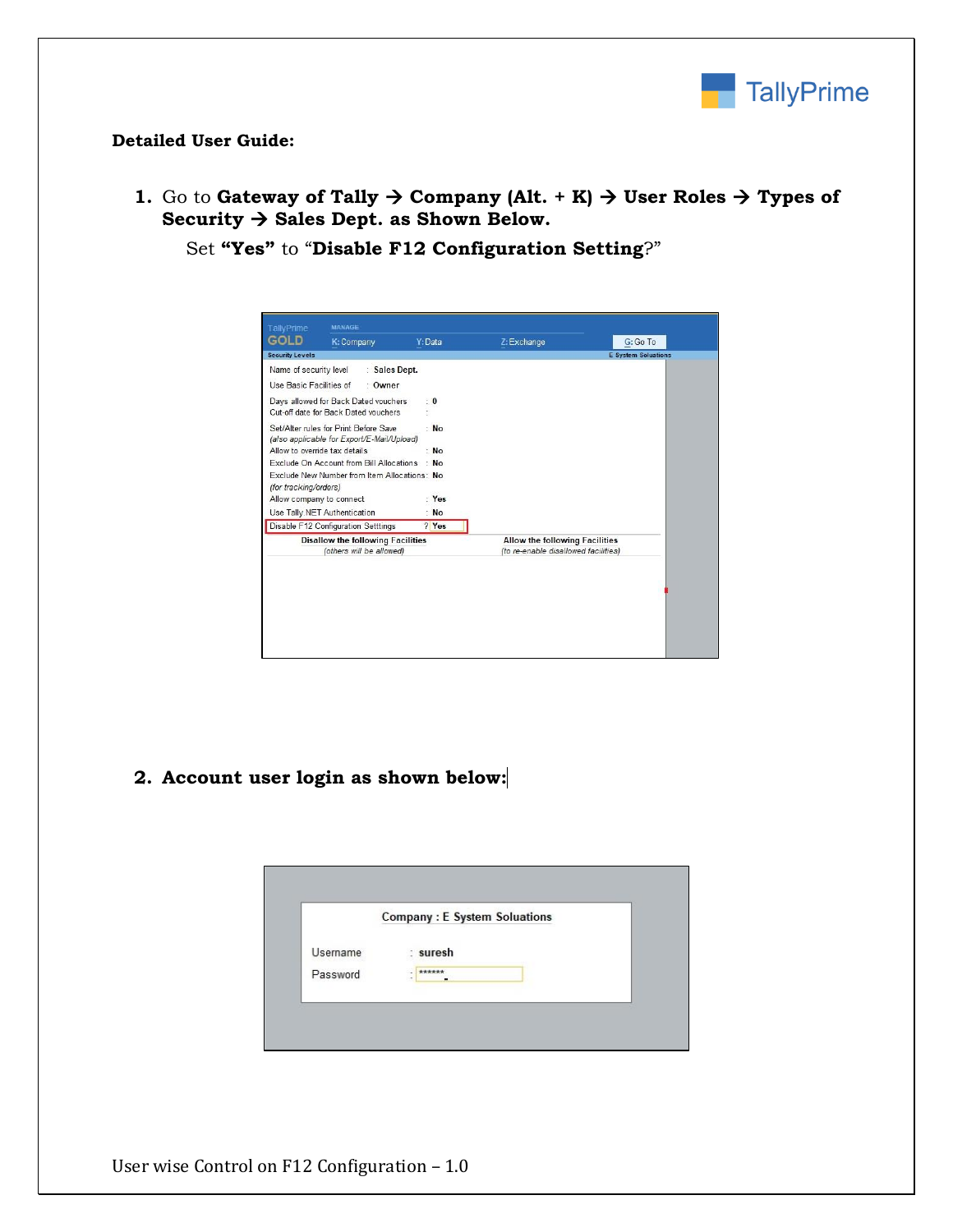

# **3. F12 Control is Disable in Voucher Entry as shown below**:

| TallyPrime<br><b>GOLD</b><br><b>Accounting Voucher Alteration (Secondary)</b> | K: Company                                            | Y: Data |             |                            |           |             |                      |           |                                          |                |
|-------------------------------------------------------------------------------|-------------------------------------------------------|---------|-------------|----------------------------|-----------|-------------|----------------------|-----------|------------------------------------------|----------------|
|                                                                               |                                                       |         | Z: Exchange | G: Go To                   | O: Import | E: Export   | M: E-mail            | P: Print  | F1: Help                                 |                |
| Sales - GST                                                                   | No. 86                                                |         |             | <b>E</b> System Soluations |           |             |                      | 1-Nov-20  | F2: Date<br>Sunday F3: Company           | $\left\langle$ |
| Party A/c name<br>Current balance<br>Sales ledger                             | <b>Anya Enterprise</b><br>46,638.00 Dr<br>: Sales Acc |         |             |                            |           | Price Level | $\tilde{\mathbb{Z}}$ |           | F4: Contra                               |                |
| Current balance<br><b>Name of Item</b>                                        | 26,80,641.00 Cr                                       |         |             |                            |           | Quantity    | Rate per Disc %      |           | F5: Payment<br>Amount F6: Receipt        |                |
| <b>Assemble P7</b>                                                            |                                                       |         |             |                            |           |             | 1 No 9,800.00 No     | 9,800.00  | F7: Journal<br>F8: Sales                 |                |
| <b>CGST</b><br><b>SGST</b>                                                    |                                                       |         |             |                            |           |             |                      |           | 882.00 F9: Purchase                      |                |
|                                                                               |                                                       |         |             |                            |           |             |                      |           | 882.00 F10: Other Vouchers               |                |
|                                                                               |                                                       |         |             |                            |           |             |                      |           | E: Autofill                              |                |
|                                                                               |                                                       |         |             |                            |           |             |                      |           | H: Change Mode<br><b>I: More Details</b> |                |
|                                                                               |                                                       |         |             |                            |           |             |                      |           |                                          |                |
|                                                                               |                                                       |         |             |                            |           |             |                      |           | L: Optional                              |                |
|                                                                               |                                                       |         |             |                            |           |             |                      |           | T: Post-Dated                            |                |
|                                                                               |                                                       |         |             |                            |           |             |                      |           |                                          |                |
|                                                                               |                                                       |         |             |                            |           |             |                      |           |                                          |                |
| Narration:                                                                    |                                                       |         |             |                            |           | 1 No        |                      | 11,564.00 |                                          |                |
|                                                                               |                                                       |         |             |                            |           |             |                      |           | F12: Configure                           |                |
|                                                                               |                                                       |         |             |                            |           |             |                      |           |                                          |                |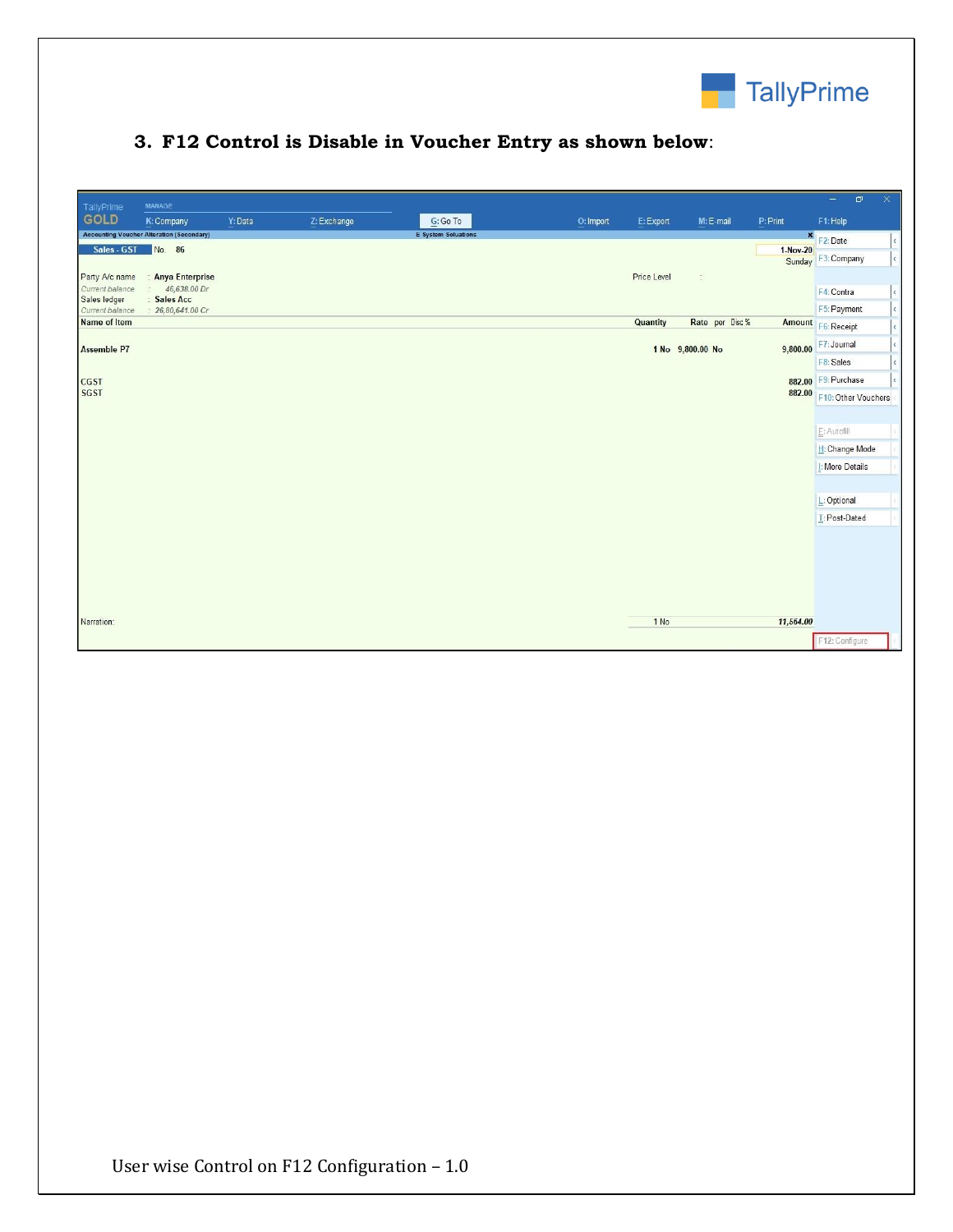

## **4. Configure is Disable in Voucher printing mode as shown below:**

| Title                          |                  | : TAX INVOICE                                                         |  |
|--------------------------------|------------------|-----------------------------------------------------------------------|--|
| Printer                        |                  | : Microsoft Print to PDF                                              |  |
| Paper Size                     |                  | : A4 (8.27" x 11.69") or (210 mm x 297 mm)                            |  |
| Print area<br>Number of Copies | ×.<br>z          | : $(8.27" \times 11.69")$ or $(210 \text{ mm} \times 297 \text{ mm})$ |  |
|                                |                  |                                                                       |  |
|                                |                  |                                                                       |  |
| C: Configure                   | <b>L'Preview</b> | P: Print                                                              |  |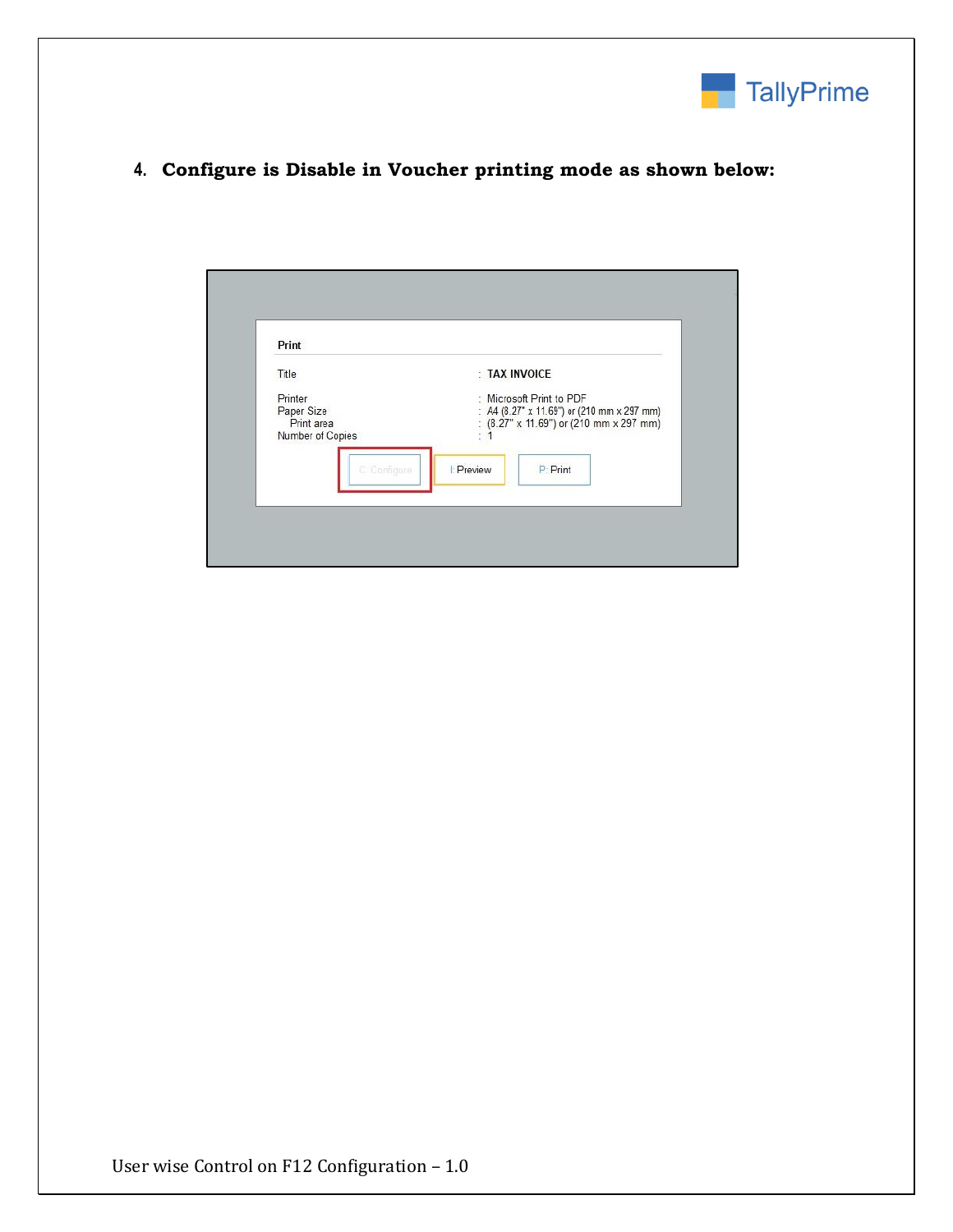

# FAQ

### **Which version/release of TallyPrime does the add-on support?**

This add-on will work only from TallyPrime Release 1.0 onwards.

### **How will I get support for this add-on?**

For any functional support requirements please do write to us on mail@aaplautomation.com or call us at +91-288-2713956/57/58, +91-9023726215/16, 9099908115, 9825036442.

# **If I need some enhancements / changes to be incorporated for the add-on, whom should I contact?**

Please to write to us on mail@aaplautomation.com with your additional requirements and we will revert to you in 24 hours.

#### **Will new features added be available to us?**

We offer one year availability of all support and new features free of cost. After one year, nominal subscription cost will be applicable to you to continue to get free support and updates.

#### **What will happen after one year?**

There is no fixed annual charge to be payable mandatory. However if any changes are required in our Add-On to make compatible with New Release of TallyPrime then the modification Charges will be applied.

#### **I am using a multi-site. Can I use the same Add-on for all the sites?**

No, one Add-on will work only for 1 site. You need to purchase again if you want to use the same Add-on for more sites.

#### **TDL Management screen shows errors with the Add-on. What do I do?**

Check whether the error is because of the Add-on or because of clashes between 2 TDLs (An add-on is also a TDL). In case of clashes, disable one or more TDLs and check which TDL has the error. If the Add-on has a problem, you can report it to us.